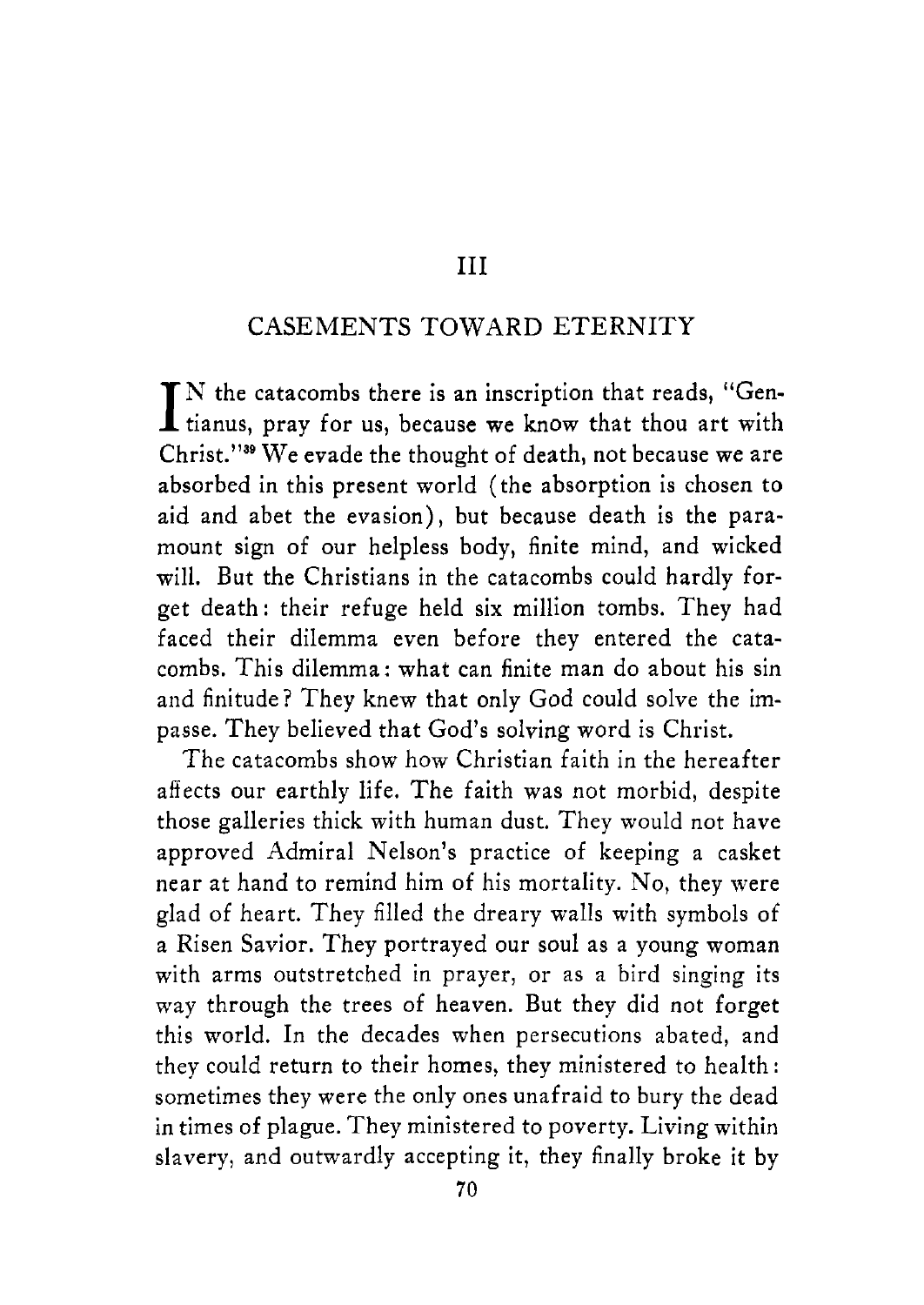their life and faith, as a seed hidden in a crevice can rend a rock. Franz Werfel has said (through the mouth of the young priest in the novel, *Embezzled Heaven*)<sup>40</sup> that the catacombs are the only real revolution. Other revolutions merely revolve : *that* revolution changed the human spirit.

**I** 

These comments give a point of departure to our present inquiry. We are to ask how Christian faith in the hereafter, if sincerely held, would affect this life and world. Would it beguile us by an "otherworldliness," or would it give us light and joy by which to work-casements toward eternity?

Part of the answer has been hinted. Communists and other sceptic groups have sometimes urged that Christianity, especially in its doctrine of the hereafter, is an "opiate" and perhaps even a capitalistic racket. We must concede them some evidence. Christianity has its distortions, like communism or any other faith: and alleged Christians have been known to await the end of the world, or to drool over heaven, to the neglect of justice on earth ; and the church in Russia (and elsewhere) has sometimes been content to serve as private chaplain to unholy privilege. This evidence we must allow ; but other evidence far outweighs it. Christ was a poor Man, and Christianity rose among the poor. St. Francis, who seems unworldly, built a hospital and a home for lepers; and his followers in practical zeal have been legion. The missionary enterprise, without benefit of swords or prestige, has covered the earth with schools and churches and dispensaries, always with special concern for the poor. The "opiate" argument is so unsound that it may be itself an "opiate"-a refuge from stern spiritual fact. Most Christians could say of "pearly gates" just what the applicant for a job in an American custom-house said about the sun. They asked him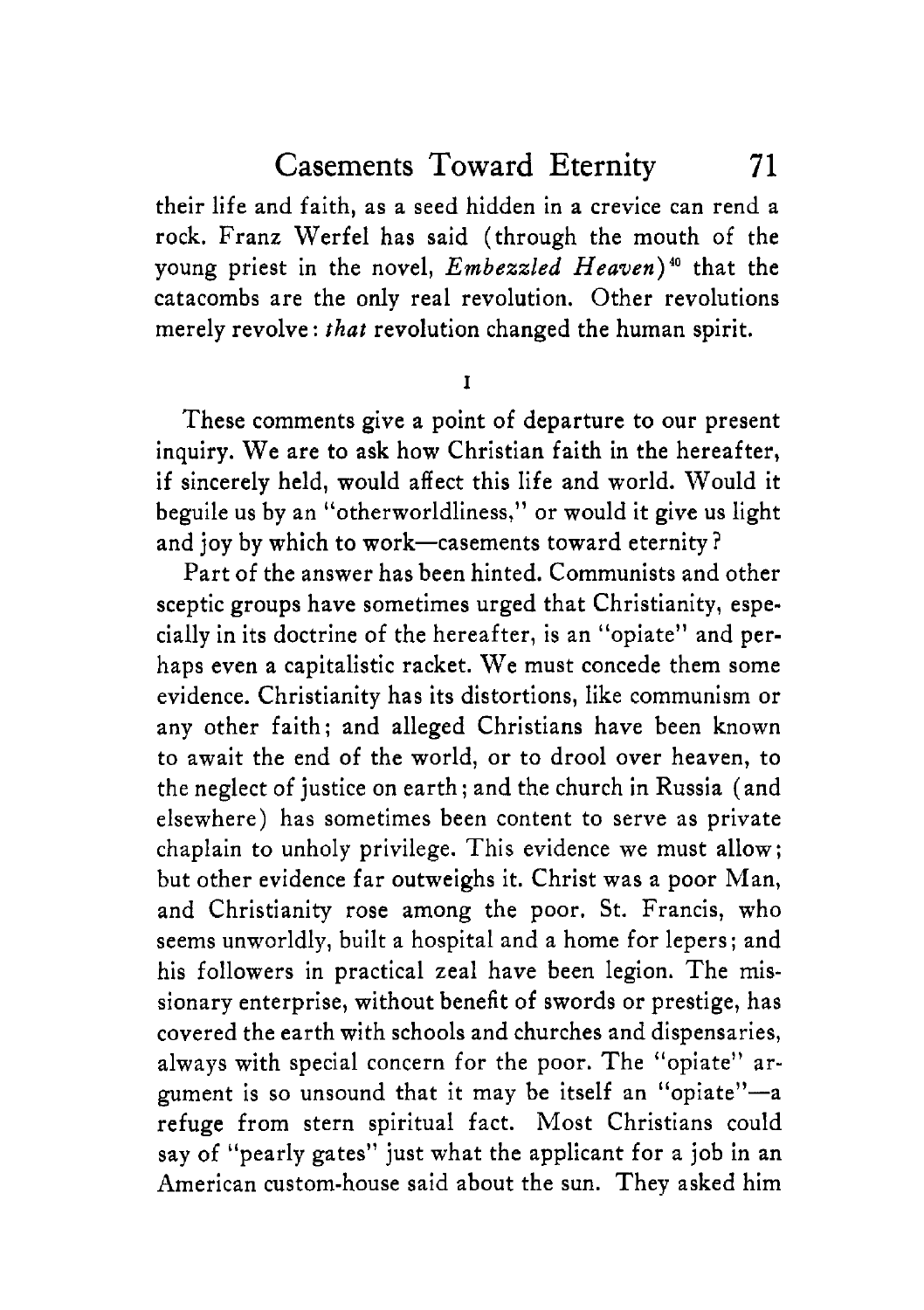# 72 Crisis and the Hereafter

the distance to the sun, He replied: "I don't know exactly. But I know it is far enough away not to interfere with my duties in the custom-house."

lMen who discuss a false otherworldliness might well ask also what mischief a false thisworldliness has wrought. If God-or fate-flings a bucket of tar on every picture when we have scarcely begun to paint, why labor? Thus comes the modern sense of futility. If we are creatures with a mortal life and immortal hopes, and the immortal hopes are mocked, we are ever divided against ourselves. Thus comes the modern frustration: has not Dr. Tung said that every psychological problem is at root religious?" If our home is only in this sensate world, and man is only a "cunning cast in clay"-well, clay is cheap. Thus comes the modern disregard for life. Archibald MacLeish has a poem telling of a storm that blew away the "big-top" of a circus while the show was being held at night. Above those rows of frightened faces, he says, there **was** "the black pall of nothing, nothing, nothing,-nothing at all."<sup>42</sup> Our "big-top" has blown away. If there is nothing above us, what is left but nihilistic despair and the letting of blood? The New Testament was prophetic of our times, and true of any time, "If in this life only we have hope  $\dots$  we are of all men most miserable."<sup>43</sup>

We are born to believe. We grow beliefs as a tree grows leaves. We can no more feed our mind on doubt than we can feed our body on that which is not food. If we do not believe in the Christian hereafter we shall make a god of the ongoing economic process: that will be our hereafter. Then in one moment we shall say that man is its child, and in the next moment we shall change it to prove that it is man's child, and we shall thus live in self-contradictions. If we do not believe in Christ, we shall not live without belief, for we cannot: we shall make a shrine of the grave of Lenin (who,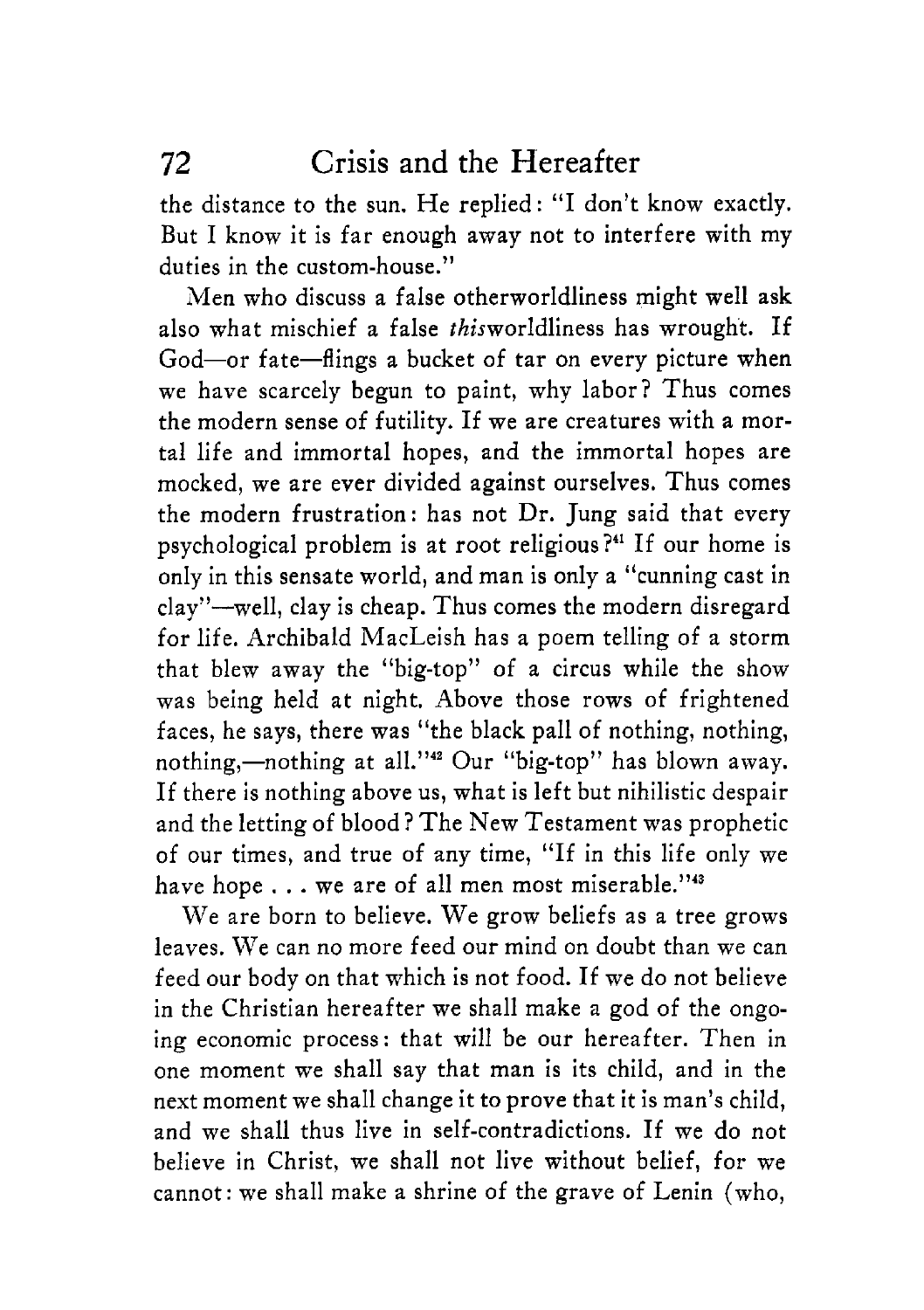if he has reached a land of clearer seeing, must wonder at the grotesque worship of men's hearts), or we shall yield ourselves in mystic devotion to some Hitler. If we lose faith in heaven and hell, we shall not live without faith in any "beyond." So to live is impossible: eternity is somehow in our nature. No, we shall make a fictitious hereafter called the "state" or "the masses" or "the race." What has *this* worldliness done to us? What has it *nor* done in tragedy? Its endresult is a blackening corpse beside a broken tank-on a desert.

**I1** 

Then what would be the issue of a genuinely Christian faith in the "next world"? *It would bring us under judgment.* The stories of the Resurrection say that those who found that the tomb of Christ was empty were "afraid.''44 Of course1 Their whole life was suddenly in a new dimension. So with us: if we have lived for fame (this planet's transient murmur), or for coin (as though our life were no more than its encumbrances), and the grave of Christ is empty, we have cause to be afraid: we are under judgment. It is one thing to steal on the way to mere dust and death, and another thing to steal on the way to a righteous Throne. **A**  real belief in the hereafter is "the transvaluation of all values."

Robert Browning's poem, "Karshish, the Arab Physician,"<sup>45</sup> tells how Lazarus was changed by this sojourn in the life beyond our earth. What had aforetime seemed trivial now was urgent, and what had seemed urgent now was of small concern. His scale of standards was reversed:

> Discourse to him of prodigious armaments Assembled to besiege his city **now,**

it was of no account. Likewise,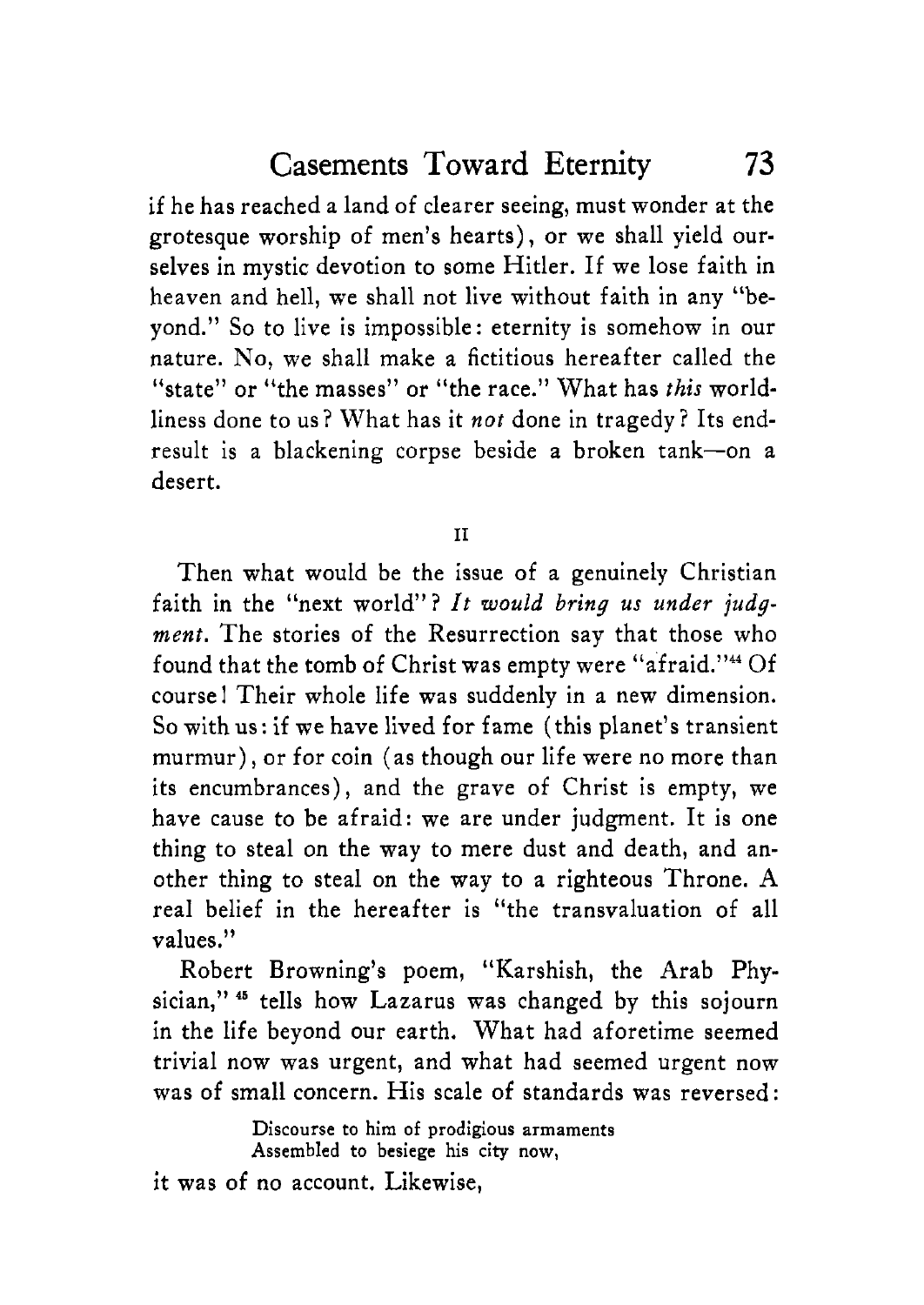Should his child sicken unto death,-why, look **For scarce abatement** of **his cheerfulness.** 

But a false gesture made before that child, a false word spoken to him

> **At play** or in **the school or laid asleep Will startle him to an agony of fear.**

That change of values will come upon our world when once more we believe in heaven and hell, in Christ and eternal life.

Let it be granted that the Church's concept of the hereafter has not always been Christian. Sometimes its heaven has been saccharine and its hell only cruel; and sometimes both have been the arbitrary act of arbitrary Power. Heaven, moreover, has been dangled as a prize; and hell brandished as a threat-to the corruption of motives. But these distortions do not impugn the main facts. These namely: that hell waits upon our wickedness on earth, and heaven on our penitence and prayer; that every crisis is a judgment, and that death is a crisis-the wedge driven into our human venture: that death carries of itself the accent of judgment; and that Christ abides-Himself the test of our days, and Himself the verdict.

We cannot listen at the keyhole of that court. Christ has told us that its appraisals will startlingly overturn our forecasts: "The last shall be first, and the first last.'' *Hi* James Smetham wrote, "God **knows** if Harriet Martineau was true to the core. I don't. I can't unwind her seventy-four years of act and thought." **4'** Of a truth; but, once again, our ignorance does not cancel the verities of judgment. "These shall go away into everlasting punishment:" (translate it, "into unmeasured pruning") "but the righteous into life eternal"  $48$  (translate it, "into life that is life indeed").

Perhaps we should assume a realm of ongoing after death.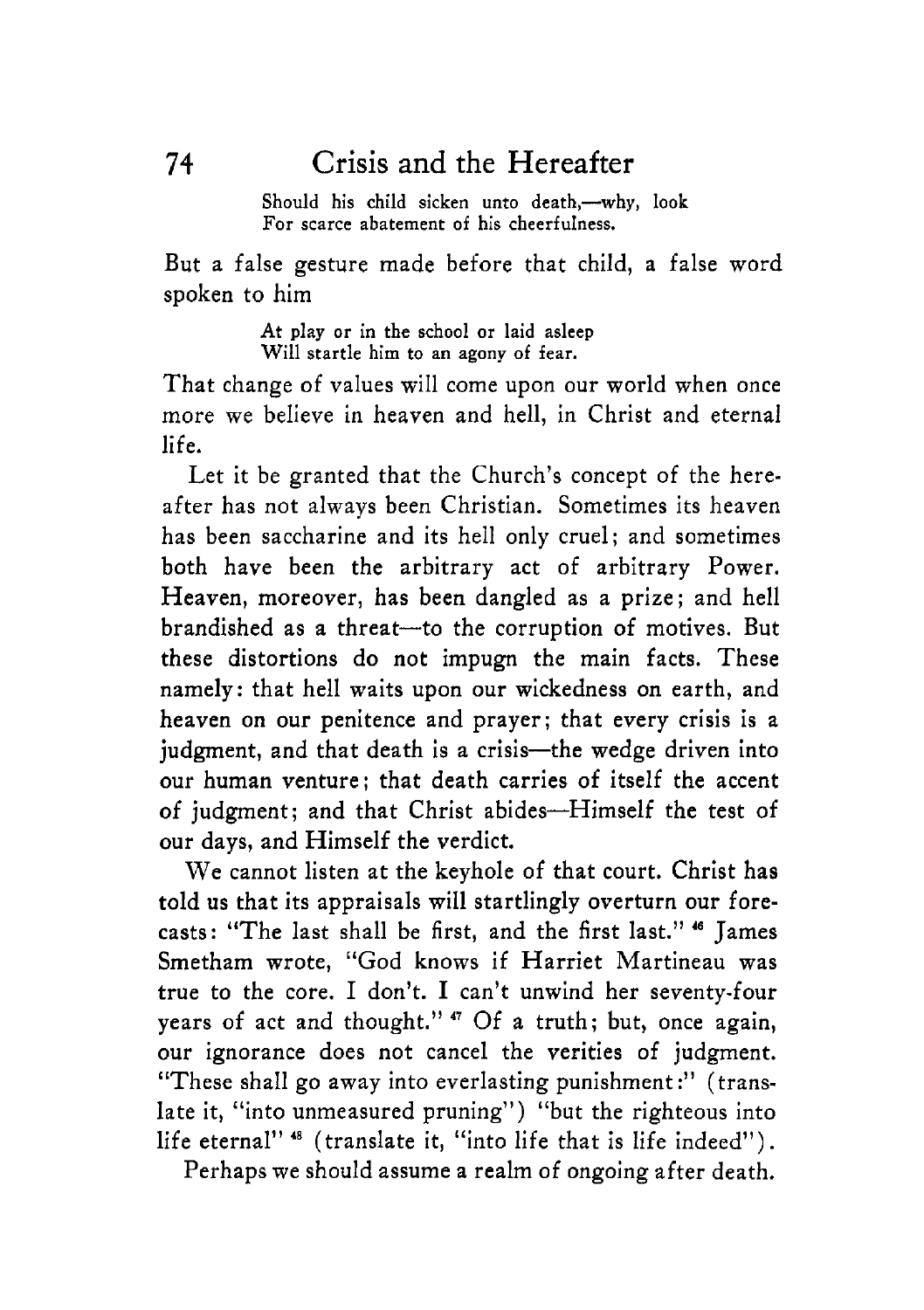No one, so far as our eyes can judge, is fit now for the highest heaven; and perhaps no one-if we knew-is fit for the deepest hell. Perhaps we should suppose an unfolding of life: certainly we should for those who have died so young that their character had taken no sure bent on earth. But the fact remains: we are under judgment-by the inmost spirit of Christ laid upon our spirit. We are separated, "as a shepherd divideth his sheep from the goats";  $-$ for some of us have our faces toward badness, with whatever compunctions ; and some move towards goodness, with whatever stumblings. That faith, if held as it should be held, would change our life. Another Light would shine upon us, "above the brightness of the sun." <sup>50</sup> Our clinging to the body, our clutching at things, would seem worse than childishness. Righteousness would break in upon our greeds, and Love upon our slums and wars. We would know that "in His will is our peace."

#### **I11**

Clearly a Christian faith in the hereafter *sets horizons round our life.* When a room is stuffy, we open a window. What are we to do when this mortal venture becomes stuffy? -or when it becomes a prison? Our pioneering instinct, driving us to cross mountains, sail oceans, and even to dare the stratosphere, is the sign of our secret discontent. Perhaps it betrays the homing of our soul. This life does not satisfy us: "I shall be satisfied when I awake in Thy likeness." The physician Haller died fingering his pulse, <sup>51</sup> and Mozart's last act was to indicate a particular effect of the kettledrums-for the *Requiem.* **52** Our modern frustration comes, not alone because we have failed to build a heaven on earth, but because we have lost faith in a heaven above the earth. Thus we are homeless between *two* shattered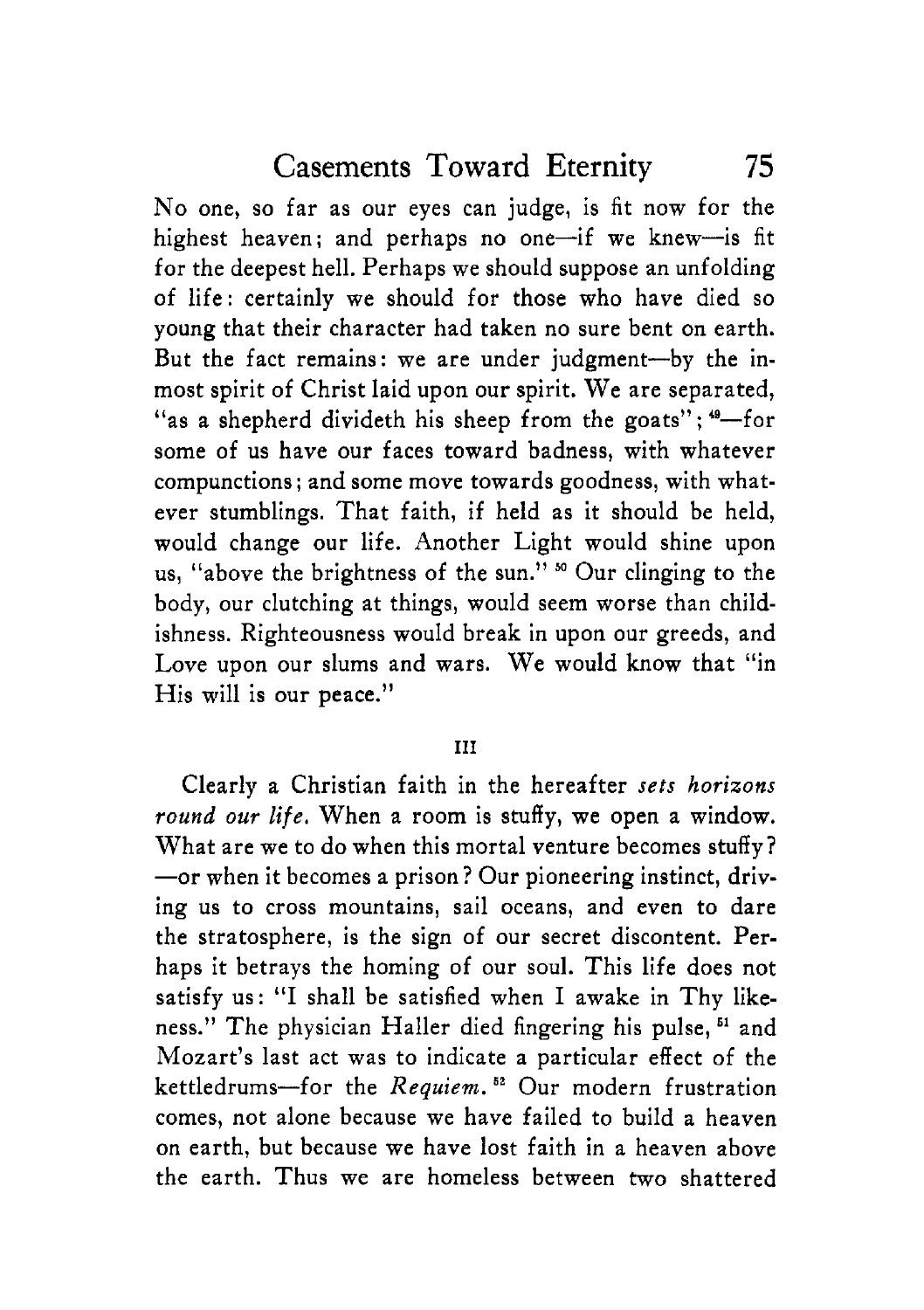# **76** Crisis and the Hereafter

worlds-one shattered in very fact, the other shattered only in our sensate minds. We are suffering from what doctors at military prison camps call "barbed wire sickness." If we have no faith our case is worse: there is only oblivion beyond the wire. Perfection here, with no heaven beyond, would still be a dungeon. For perfection is far from perfect if there is only night beyond its walls.

In the Futurama at the World's Fair, visitors were carried in a chair on a moving belt round a model of a city of the future. The city, despite its glitter and glamor, had no deep attraction. Massive concrete made its humanity anonymous. It seemed appallingly unfriendly. Perhaps in its louvered morgue there were a hundred corpses unclaimed, because nobody knew them. But there were sharper questions raised by the Futurama. Suppose there had been nothing beyond its walls !- no World's Fair, no railroad station, no home! The future then would have been no future. That notion shows the curse of any doctrine content with "this world only."

But when we have faith in eternal Iife, the very brevity of this life becomes blessing. For the time limit gives us chance to make life an art. Football played on a field as big as a county, with no chalked lines, would not be a game: it would be a cross-country scramble. Books are smaller now because of the paper shortage. But other factors being equal, such books require a finer gift than-dare we say?-Gone with the Wind;<sup>53</sup> which book, incidentally, seems to have gone with the wind. A certain measure of constriction makes art. That is why noble poetry, blessed by its fetters, persuades the soul more deeply than noble prose. Our threescore years and ten are still enough for us to fashion life into loveliness. They are not a continent of clay. That wealth of years would only distract and snare **us.** They are clay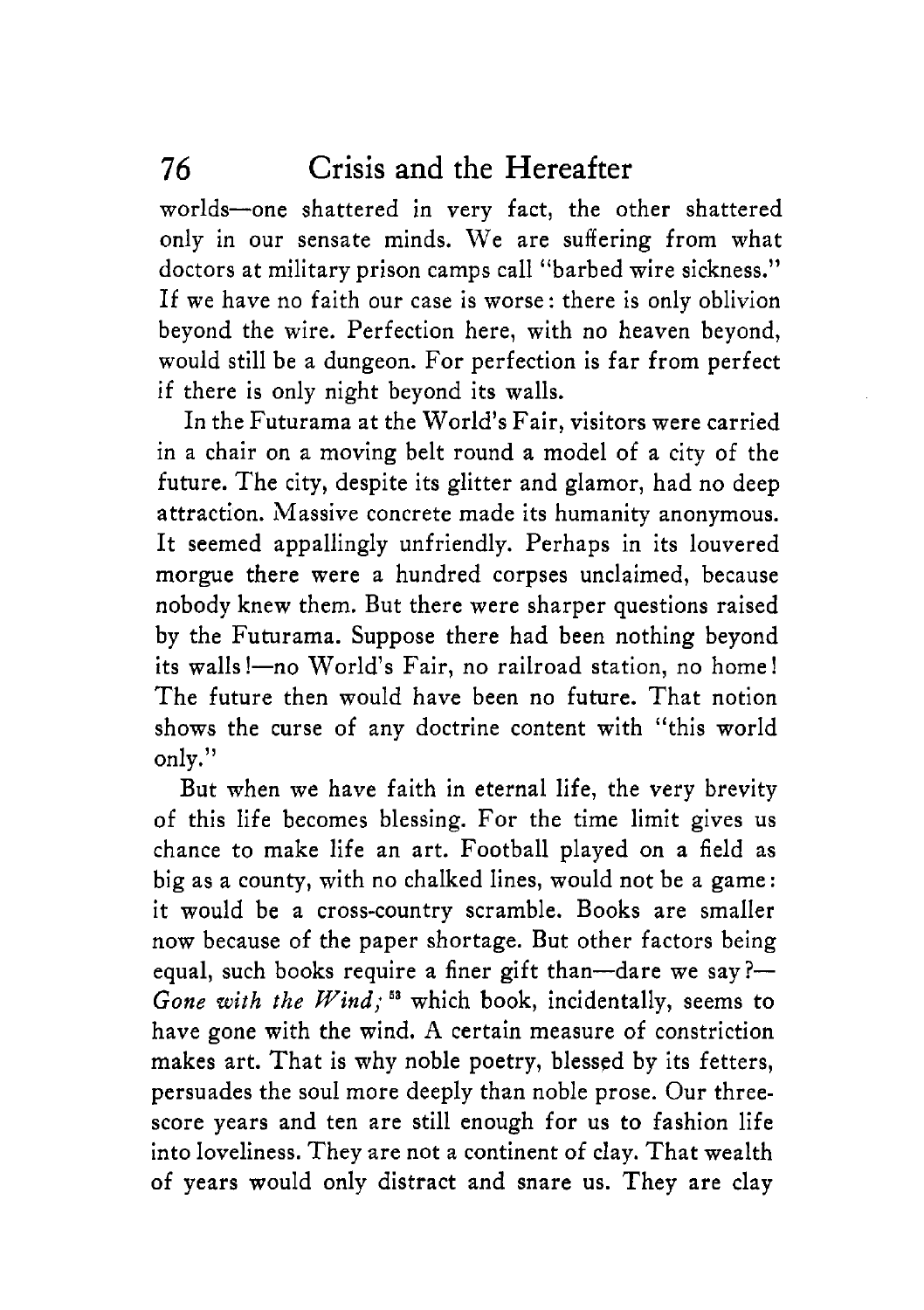Casements Toward Eternity **77** 

enough for us to make a Grecian vase-or a chalice for the Sacrament.

But what if that chance were all? What if, when we had just begun to live, the undertaker tapped us on the shoulder -not to send us to a higher grade, but for obliteration? What if, having made a vase, and longing to make a better -of gold, not clay-vase and artist were both wantonly smashed? The Christian faith delivers us from that bondage. It gives us windows; and, beyond the windows, fields: and, beyond the fields, mountains shouldering the sky. The dead, in Thornton Wilder's *Our Town,* thus rightly say of the living, "HOW stupid they look I They don't have to look like that! . . . They're sort of shut up in little boxes aren't they?' **54** The Christian faith gives vistas to our journey. Nor is it any melancholy that "eye hath not seen . . . the things which God hath prepared," **55** for thus we travel in wonder and mystery. The unknown adds zest, when Christian faith gives "casements toward eternity."

**IV** 

*This faith is our incentive.* While we cannot specify about the life beyond death, certain assumptions knock on the door and have right of entry. The life there will be a continuance of life here, not the suspension of life awaiting some far-off judgment. "Today shalt thou be with me in Paradise." **58** The story of Rip Van Winkle delights us, until we realize the baffled pain with which he woke to find his wife dead, his daughter married, his town transformed -and himself lost in a new world.<sup>57</sup> No earthly parent would require his children to drink that kind of brew, or thus play fast and loose with human consciousness. Life is continuity. We need not conceive God as a baser man.

The life there will be real life, not a mere emanation or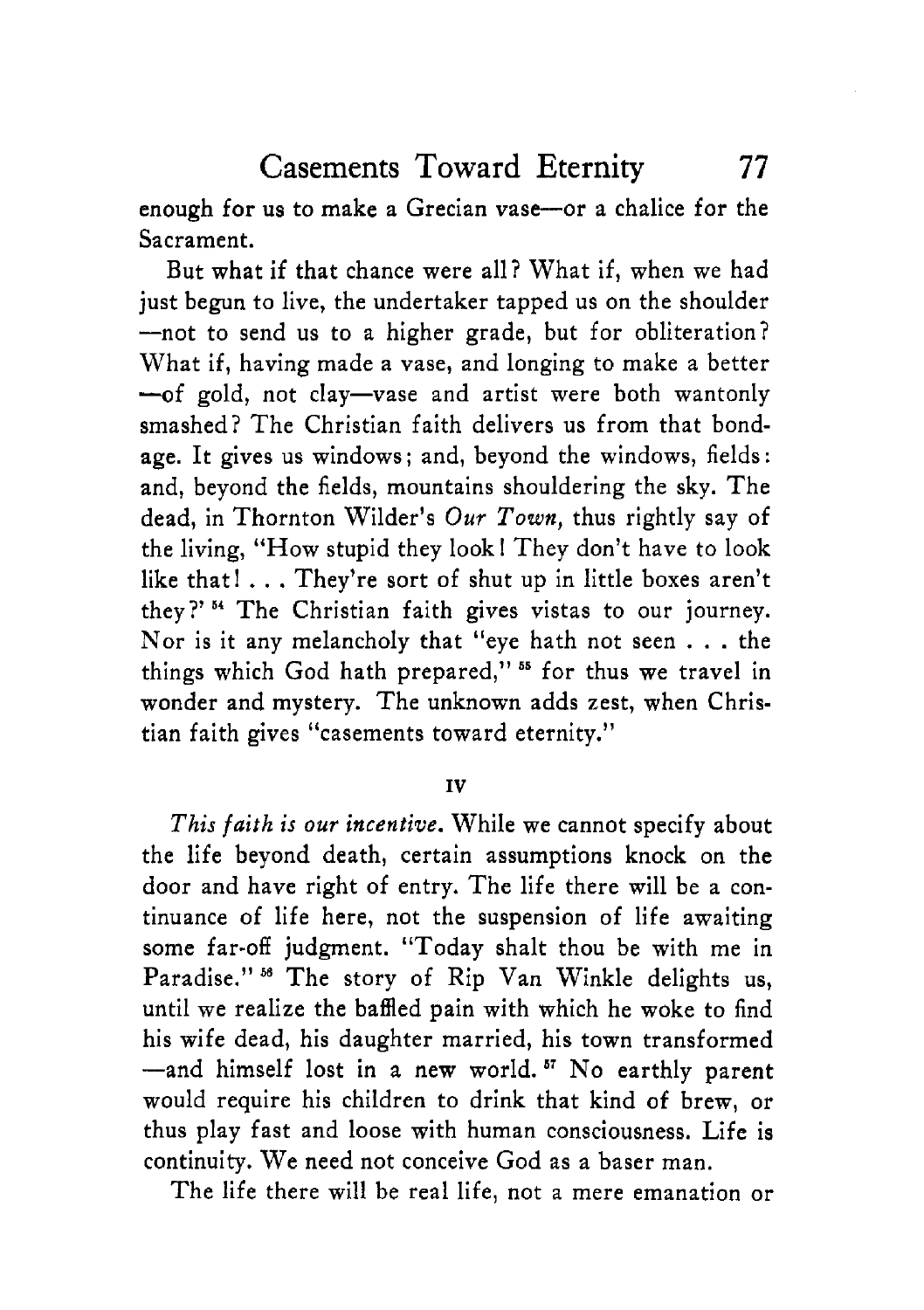## **78** Crisis and the Hereafter

influence, not a loss of identity. That a raindrop should fall in an ocean would be no great loss. But human selves are not raindrops. The famous poem of George Eliot hardly bears scrutiny :

> Oh, may I join the choir invisible Of those immortal dead who live again In minds made better by their presence.<sup>58</sup>

Begging the lady's pardon, that choir would not be a choir, but a fog; and the anthem would not be an anthem, but an indeterminate roar; and dead people so dead definitely (or indefinitely) would not "live again." The poem's closing lines become almost unintelligible :

> Be the sweet presence of a good diffused, And in diffusion ever more intense. So shall I join the choir invisible . . .

It is to be feared not: not on those terms. Not even a celestial choir master could recognize her. And when was **a** "presence" diffused? Personality is by nature an entity, and distinctive. And how can greater diffusion become "more intense" ? Influence comes from personality. **If** influence persists, it is a fair assumption that personality persists. In any event, that professor who lost his five-year-old boy loved the boy. He was not devoted to an influence. He loved the boy just because he was his boy, and unlike other boys. He could not love a "good diffused." Value is personality. If we are dear to God at all, or to one another, we are dear as persons; and the next life, if it is to be life, must **pre**sumably be in some form personal life.

Therefore that world will presumably be a world of memory. Amnesia-as in that shell shocked soldier who pathetically asked an American Legion convention, "Can any one tell me who I am?-is not personality, but almost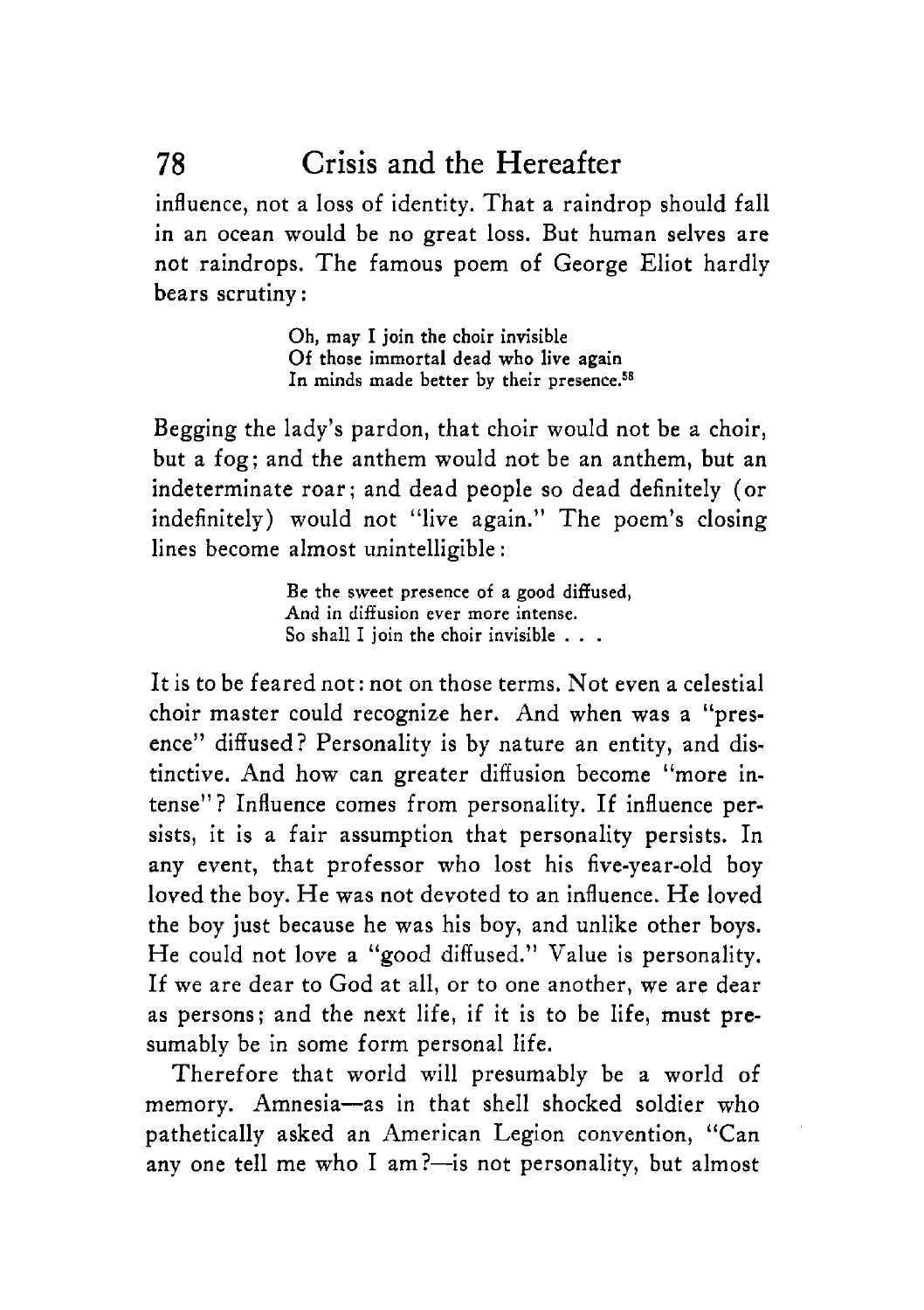its loss. To cut the thread of experience is to cut the main nerve of selfhood. Perhaps memory in the Beyond will be in a higher dimension, of which Mozart may have had the foretaste, for he could hear a long composition, and then recall it in structure, phrasing, and note.

Memory implies recognitions ; not only the instant recognition of loved ones, but perhaps the recognition of those we have known through books or art. When Jesus said of the next life, "They neither marry, nor are given in marriage,"<sup>59</sup> He assuredly did not mean that affections vanish: He meant rather that the clumsy forms of devotion in this life, with its trammels of flesh, will be radiantly transmuted. Presumably that life will have nobler love, more zestful toil, and rapturous worship. That is what the Bible pictures imply-at least if we bring to them as imaginative a mind as the religiously quickened mind that coined them. "Golden streets" means friendship, and freedom from sordid and crippling poverty. "Harpers harping with their harps"<sup>60</sup> means labor become an art and a joy. The "sea like glass," shot through with crimson, means that the dark storms of the mysterious ocean-"the heavy and the weary weight of all this unintelligible world"-are overpassed, with sunset-promise of a fair tomorrow.

A recent manuscript<sup>61</sup> tells of a mother who in a dream saw her dead soldier-son. He had hoped to become a symphony conductor, and the hope had been sealed in gifts both of mind and heart. But at El Alamein an enemy shell burst near him, and he just disappeared. Now his mother in her dream saw him coming towards her. "What are you doing now?" she asked. He told her he was leading a symphony orchestra to quiet the troubled two-hour sleep which soldiers snatch from battle. Imagination? Yes, but Christian imagination. "Now abideth faith, hope, love :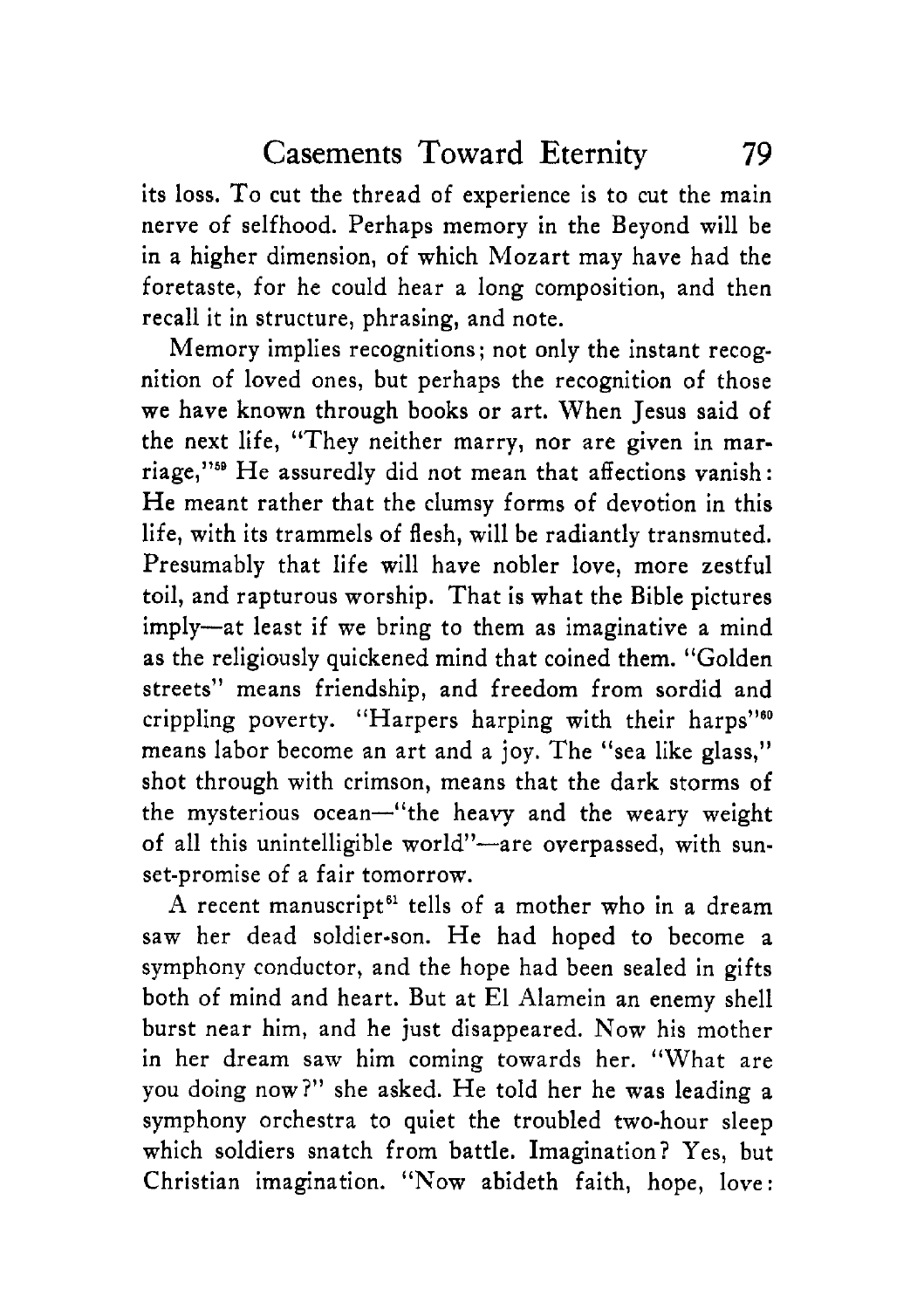these three."62 They ever abide. They are the dimensions of the heavenly order.

Can we catch in a word this incentive for our life which the Christian hope of eternal life alone can give us? Yes: heaven is where Christ is. To live witb Him is heaven; to depart from Him is hell. The Scottish shepherd was right about the Good Shepherd: "I hope I do not give Him too much trouble. I shall be glad to see that Man." Who would not be glad? Sinful men, who cannot endure "going on being themselves forever," will be of all men most glad: there is forgiveness with Him, and light of wisdom, and peace. That is the incentive of the Christian faith: "Seeing we are compassed about with so great a cloud of witnesses" (the word is actually our very word martyr) "let us lay aside every weight, and the sin which doth so easily beset us, and let us run with patience the race that is set before us, looking unto Jesus, the author and finisher of our faith."<sup>63</sup>

**V** 

The Christian hereafter, granted our faith, *gives guidance and power for this present life.* Guidance? Such an avowal must move with care, or it may fall into some pit of the occult. One fact, however, may indicate a sound path : death gives us a clearer interpretation than life. Perhaps Wendell Willkie's death is an instance. He was a storm-center while he lived. But in death we saw his life in truer proportion: here was a man who, with whatever failings, risked political preferment for a passionate conviction about "one world." When he died we did not pretend him perfect, but we did find that the delineation and meaning of his life were suddenly clarified.

Lincoln or Lee would provide a sharper instance. While Lincoln lived certain newspapers slurringly said of the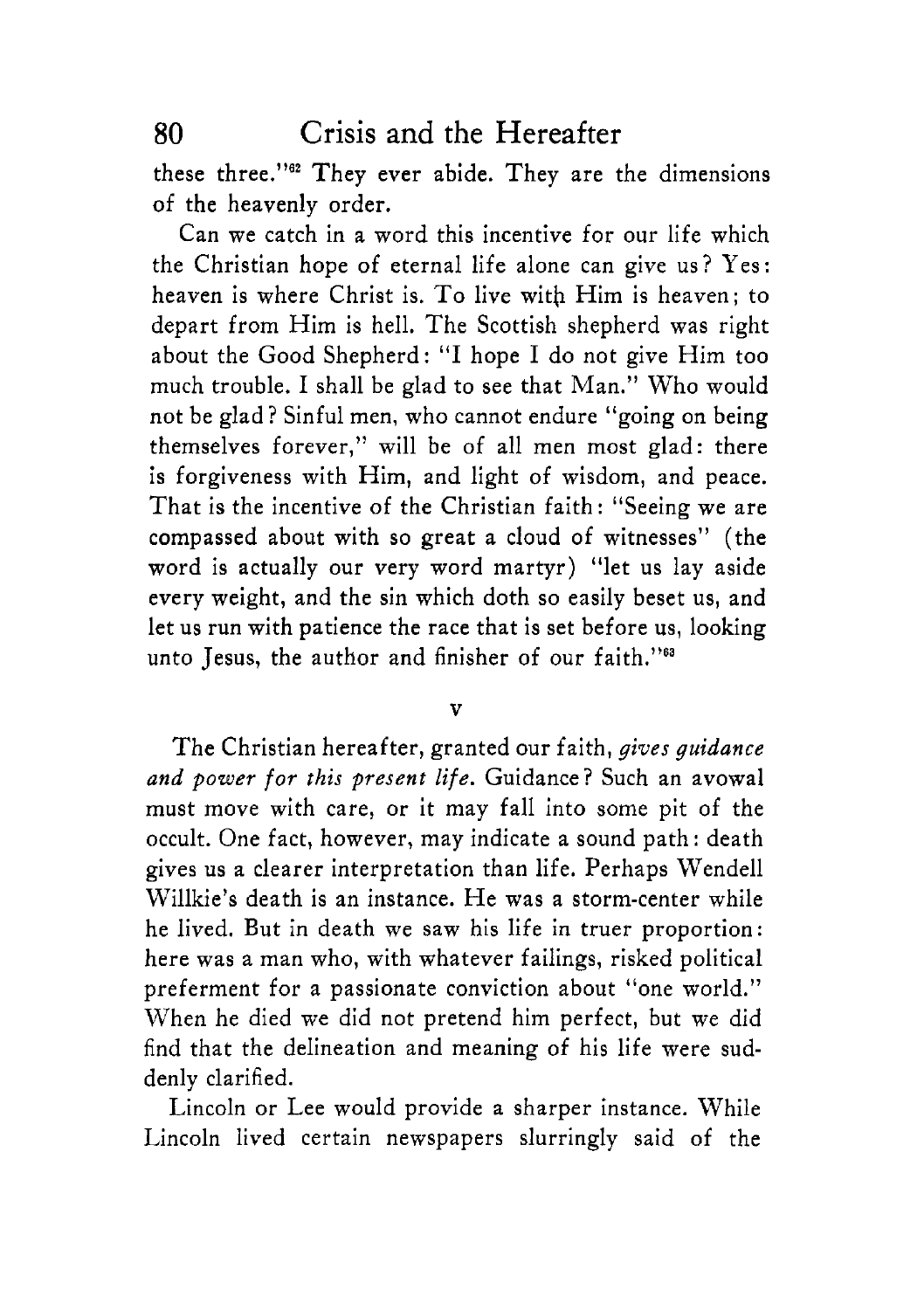Gettysburg Address that he was ''using soldiers' graves as a stump for political oratory";<sup>64</sup> but when he died he became for most men, "Captain, my Captain."<sup>65</sup> This interpretative power of death you have known. When your loved ones have died, you have not believed them to be without stain or sin; but in death's strange light the stain seemed cleansed, or scales fell from your eyes. You saw, perhaps for the first time, the pathos of the struggle and the essential fineness of the friend now gone. The cynic might speak of an "emotional aftermath," but he still has not explained why death brings such poignant cleansing. He might even suggest that we are willing to do justice to a fellow human after his death because the dead can no longer hurt or rival us, but it is not truth to make ourselves baser than we are. Besides, these interpretations of death are too sudden, and take us too "unawares," to come only from our selfish concern. Shall we say then that death itself is speaking to us? If *30,* death is not dead, but is God's "dark angel." Or shall we say that our dead are speaking to us from a realm where they have found "compassion and new eyes"? If so, our thesis gains support: guidance and power come from the hereafter.

A recent book<sup>66</sup> gives a widow's striking testimony to this guidance. She was distributing League of Nations tracts in a typical middle-class neighborhood. The task was drab, and not always greeted with kindliness. Suddenly she said to herself-it was actually more as if a voice had spoken to her-"If you prayed for each homestead before you rang the bell . . ." Yes, that might change her mood; and perhaps it might change the welcome. Just as suddenly she thought, "That is just what my husband would say to me." The next thought had its logic: "Perhaps that is what he *is*  saying to me." Freud has argued that dark impulses are not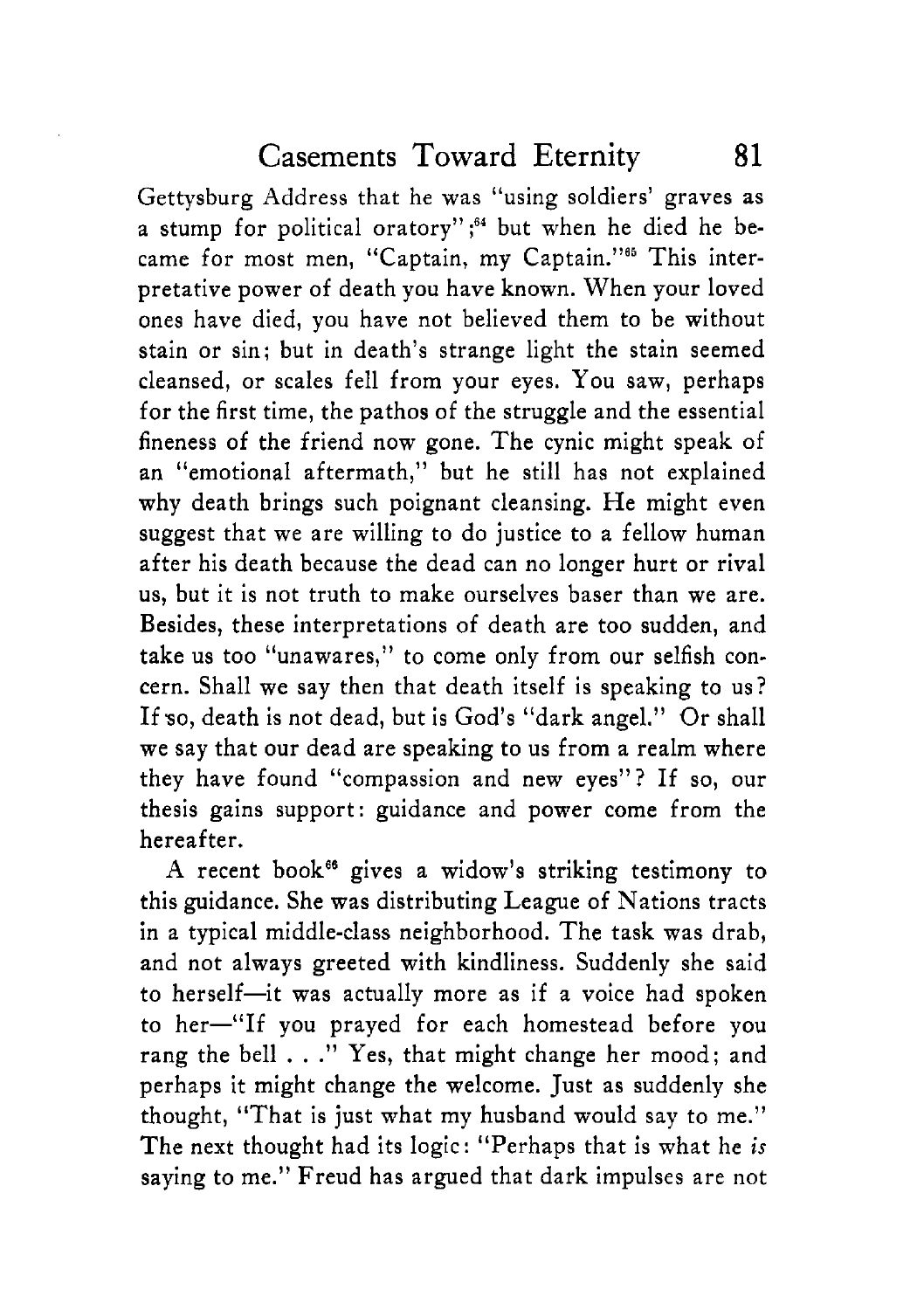altogether in our control, but come from an immemorial and hardly fathomable realm of the sub-subconscious. Then whence come high impulses? That woman's sudden insight did not come solely from her tired mind. How any "flash" of insight comes is still a mystery. But her flash carried a personal signature. Why should it not have come from a personal source in the Beyond?

Then what of the occult? Some would deny that it is a pit, and claim it as an open door. If we believe in life's continuance beyond death, there is no final argument against mediums or even against Ouija-boards. It is conceivable that there are people singularly sensitive and "open" to the beyond, as there are people with genius in music; and it is conceivable that a Ouija-board provides a Morse code for celestial messages. We cannot dogmatize against these possibilities. But, that admission having been made, each of **us**  is entitled to offer his own surmise. So I offer mine : take it or leave it.

For myself, I could not use a ouija-board: it would seem a cheap affront to my memories and loyalties. **As** for the findings of psychical research, I would be sincerely happy for you if you were to find in them **any** genuine comfort. To me they are not as ennobling as the best wisdom of this world: in many instances they seem tedious and trivial, and in a few cases they are beyond comprehension. This lack of creative and enkindling truth seems to me to cast doubt on their authenticity. Furthermore, I am obliged to believe that though a medium may be "open" to another world, the openness is cancelled by the fact that he or she is stranger both to the one I love and to me. It is not love's nature to communicate through a third party, however sensitive. Dr. Willard Sperry, writing of spiritualism, says, in words to which I would gratefully subscribe, that it is: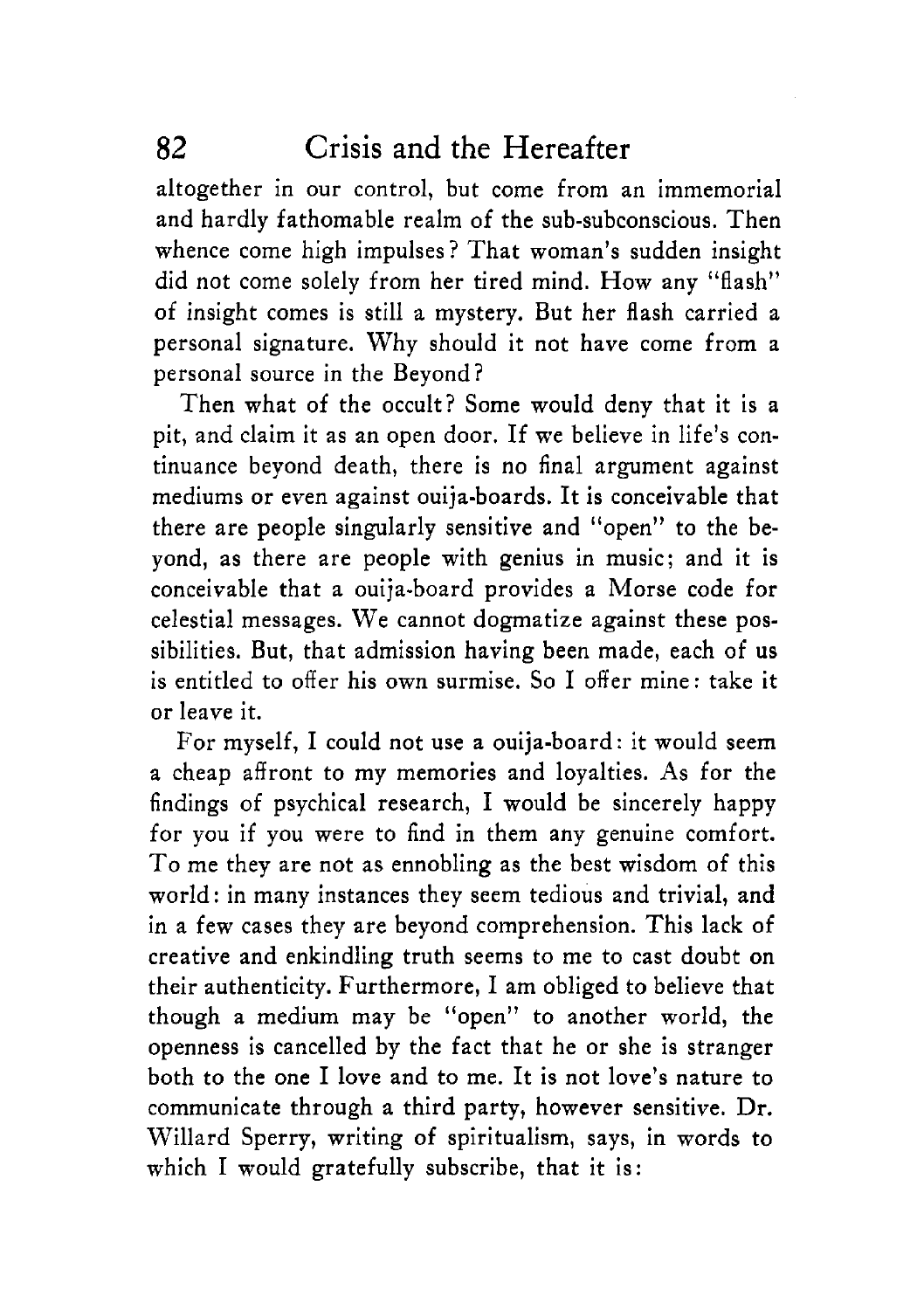in some measure a confession that life itself, with long years **of** friendship and affection, has not yielded assurance as a kind of inner certainty which needs no further proof. . . . And in the case of those whom I think I did come to know well and to love well, I would prefer to leave the matter there, with the sure memories and persuasions which experience yielded. Personally I should be very loath to **seek** it at the hands of a medium in a trance-message from my own dear dead. **I** should feel that somehow I was faithless to that which they gave me and were to me in life. . . . This may be an idiosyncrasy. I record it for what it **is**  worth?'

This is also my idiosyncrasy. Idiosyncrasy or not, it seems to me to be obedient to the reverence and reticence of Christ.

But it must be admitted that the Church has unwittingly encouraged spiritualism by failing to meet our rightful aspirations about the hereafter. The early Church sacredly kept All Saints' Day. The ninth-century Church established All Souls' Day, when the names of loved ones were written on pieces of paper, and the tiny records were placed on the altar that prayers might be said. Such worship might provide a channel for guidance from the unseen world. Perhaps Evelyn Underhill is right:

> **How** should we bear our life Without the friendship of the happy dead? They see The steadfast purpose of eternity. Their care **is** all for **us:** they whisper low Of the great heritage to which we go.<sup>68</sup>

Some of us are sure that contact with the Beyond **is** likelier to be found through memory held in prayer than through a ouija-board: cleansing comes through prayer; guidance comes, and reinforcement of the soul. At Duke University floodlights thrown on the Chapel Tower sometimes fling a vast shadow-tower on the sky. It **is** a parable-if we take it in reverse. For the Church on earth is only the broken reflection of the Church above, whence comes our help.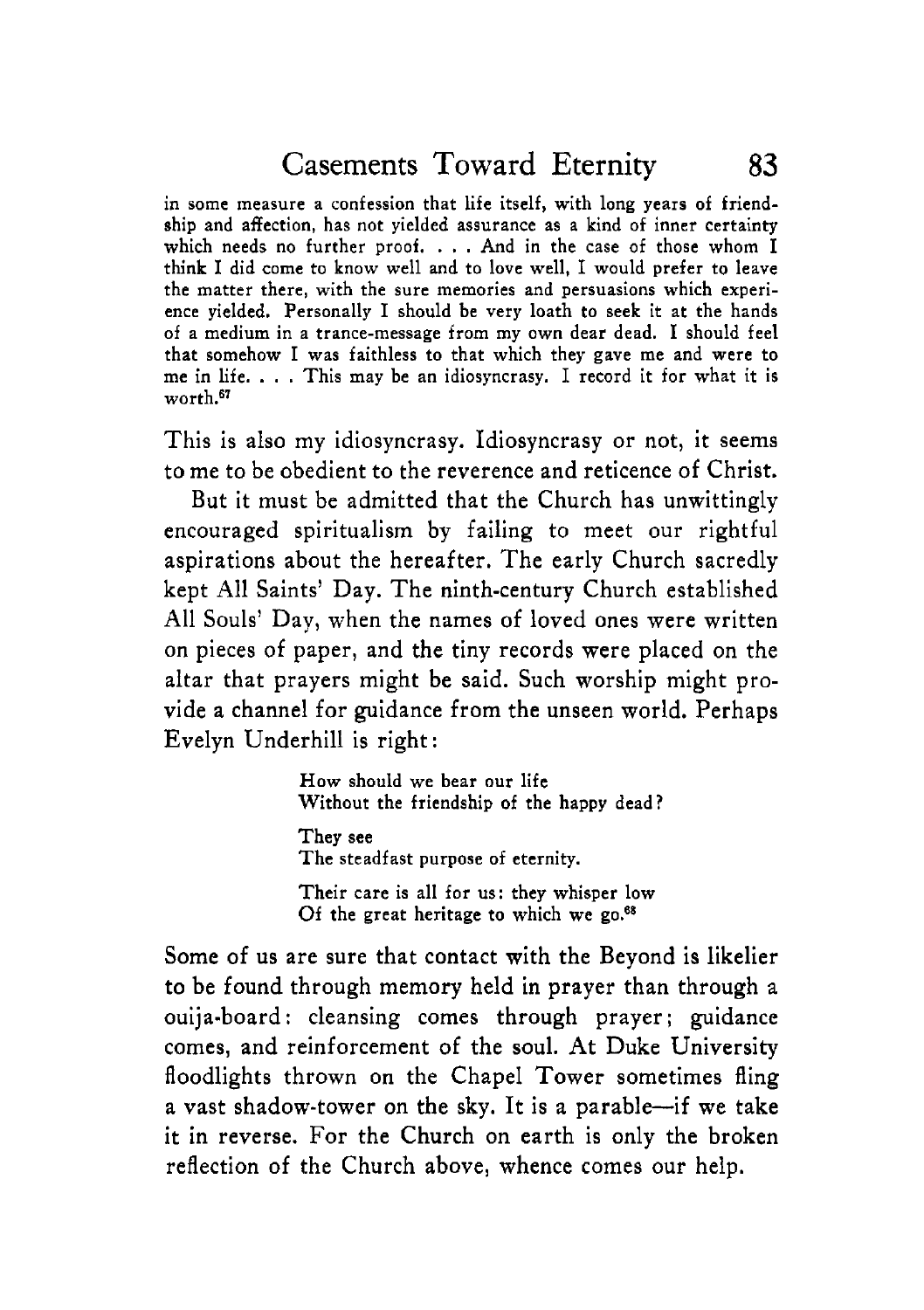VI

Our faith in the hereafter *is* a faith, not a mere guess. For faith is our native response to a sign flashed upon usby our Creator. It is our thrust into the future, our "urge to completeness," in answer to a Beckoning. Astronomy, like any other human quest, moves by faith. Our yearning to know is the inner fact: the moving wheel of the stars is the outer sign. Astronomy, obedient to that faith-it *is* a faith, not an empty guess-is transcribing the music of the spheres. Faith, man's answer to God's leading, is a deeper vitality than reason. It is the lifeblood of reason: drain away the faith, and the reason dies-as you would draw away the reason behind cancer research if you drained away the belief that cancer shall one day be cured.

Christian faith likewise is not conjecture. It is no frail web spun from man's random wishes. It is our native response to God's sign flashed upon us. Native in us is a straining towards completeness : conscience and love alike testify to that urge-despite earth's multitudinous deaths. The sign? It is flashed wherever life springs from apparent death, but all signs seem to be drawn to focus in Christ. Dr. John Whale tells of a musician friend who waits for some rapturous phrase in a great Beethoven symphony, and then says, "If that is so, there is no occasion to worry."<sup>69</sup> One Man's life is such music that in Him heaven and earth are joined. The music does not die. Not all our discords can drown it, and in the dreadful cacophony of modern war it steals back into man's heart. Everything is not all right; but in Him and by Him and through Him everything can be all right; and, in God's will, shall be all right. He is God's living Sign-the lifeblood of our reason, without Whom (our tragic world is for witness I) reason becomes unreason.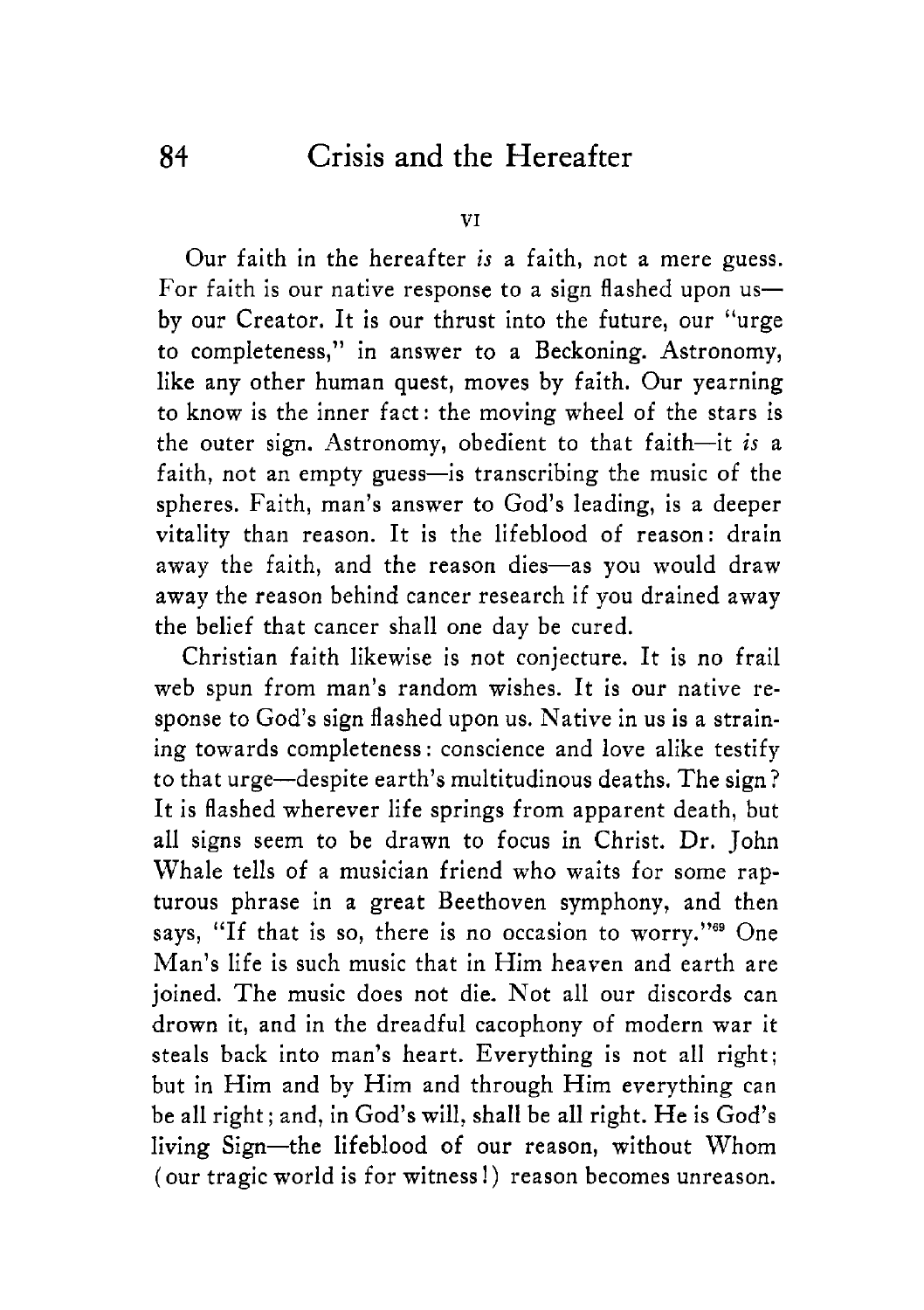The Sign is sure enough for our venture. But it is not a coercion-not so sure as to destroy our freedom. It is a beacon light to beckon us, not blinding light to darken our eyes. We must venture. The venture is a way of living, not merely a quest of the mind. We must dare to live after the truth of Eternity. For some people that may mean that they must become careless of death. Those who venture find that they do not travel alone.

A sceptic lecturer in Russia was so sure that he had demolished all the soul's ramparts that he confidently invited questions. A young priest rose. He did not argue. Quietly, yet with intense feeling, he spoke that greeting which pious Russians use on Easter Eve : "Christ **is** risen I" Instantly the crowd shouted the centuries-old response: "He is risen indeedl" Actually that *was* argument. It was the argument of faith. For God planted it in the soul for our venture, and made it incarnate in Christ for our beckoning and our salvation. The deepest truth needs no argument. "He is risen indeed!" "We know that if our earthly house of this tabernacle were dissolved, we have a building of God, an house not made with hands, eternal in the heavens.""

**GEORGE A. BUTTRICK.**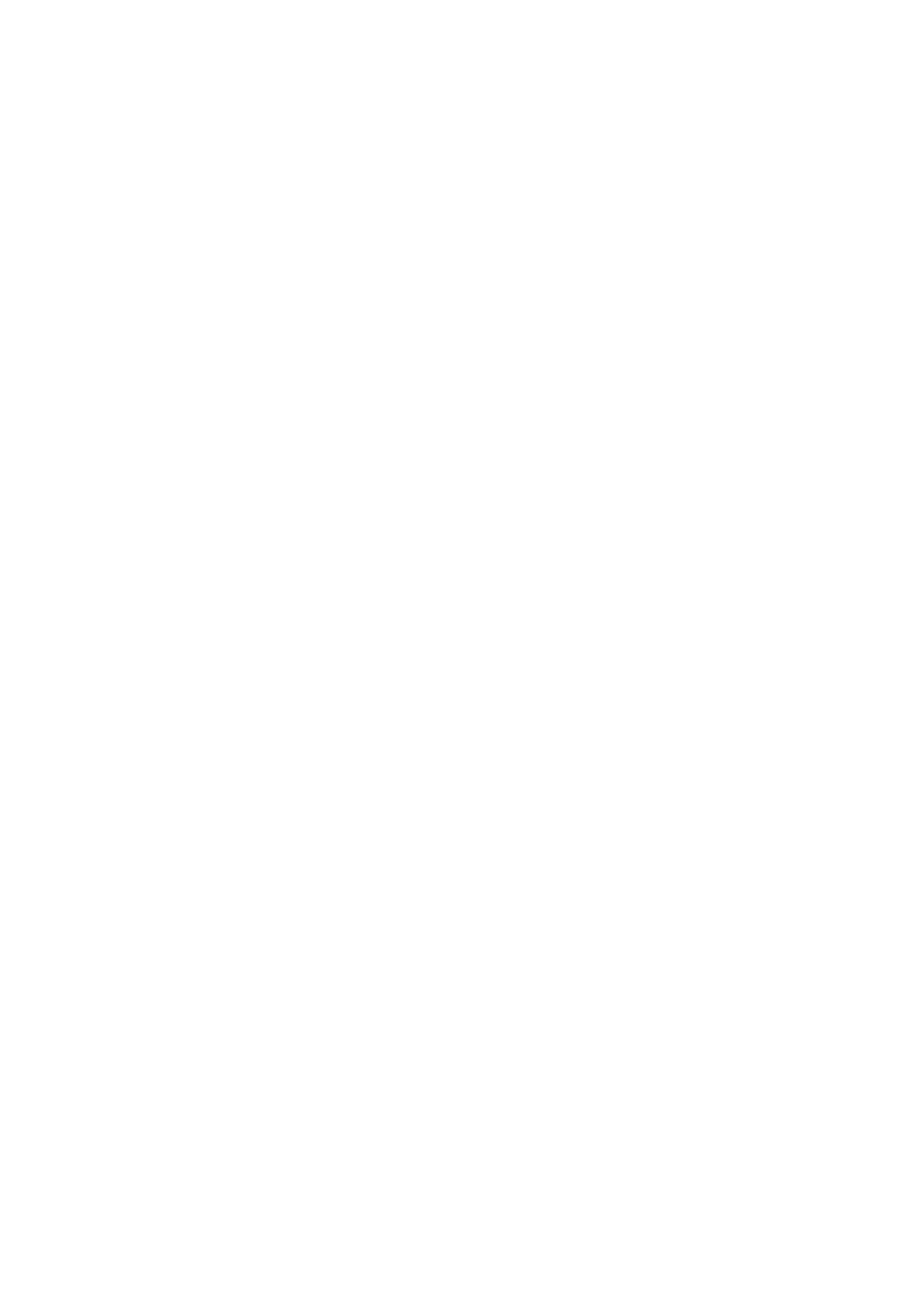#### **NOTES**

'Job **14:14.** 

*2The* **Crisis** *of* Our *Age* (E. P. Dutton & Co., New York, **1941).** 

aThese lines are quoted from memory. **In** spite of diligent search the author cannot discover the source.

'Milton, "Comus," **1. 597.** 

**51. 310** ff.

@'The Great Misgiving," stanzas **1, 3, 4,** and **5,** *The Collected Poems of William Watson* (John Lane, London, **1899).** 

'Job **14:14.** 

*8Es~ay~ and Soliloquies* (Alfred A. Knopf, New York, **1925),** p. **56.**  *elbid.,* p. **63.** 

*l0The Life* **of** *St. Philip* **Neri,** from the Italian of Father Bacci, edited by Rev. F. I. Antrobus (Kegan Paul, Trench, Trubner & Co., London), vol. **1,**  pp. **266-267.** 

*llPsychology* and *Morals* (Robert M. McBride & Co., New York, **1933),**  p. **81.** 

I2Mark Rutherford, *Pages* from *a Journal,* second edition (Oxford University Press, London, **1910),** pp. **12-13.** 

IsMatthew **2229;** Mark **1224.** 

14Matthew **22 :32.** 

15"Canticle of Brother **Sun,"** taken from the translation in The World's *Great Religious Poetry,* edited by Caroline M. Hunt (The Macmillan Co., New York), p. **495.** 

Worinthians **2 :9.** 

''John **11 :25.** 

18The **Book** of Common Prayer, *Te Deum Laudamus.* 

lgHomer, *Odyssey-an* adaptation of William Cowper's translation, **1. 593,**  Book XI (E. P. Dutton & **Co.,** New York, **1910).** 

20Maude Royden, *Here-and Hereafter* (G. P. Putnam & Sons, London, **1934),** p. **173.** 

\*lI Timothy **1:lO.** 

lZPsalrn **84:7.** 

2JJohn **1:16.** 

24A. J. Cronin, *The Citadel* (Little, Brown & **Co.,** Boston, **1937),** pp. **370- 371.** 

25Matthew 23 **:33.** 

"Matthew **25 :40.** 

**2711** Timothy **4:l.** 

2\*October **1907--A** *Book* **of** *Words* (Doubleday, Doran & Co., Garden City, N.Y., **1928),** pp. 18, **19.** 

29Psalm **51 :4.** 

*3OThe Robe* (Houghton Mifflin Co., Boston, **1942),** p. **167.** 

*Whristinn World Facts,* No. *25,* p. **61** ; published by the Foreign Missionary Conference in the U.S.A.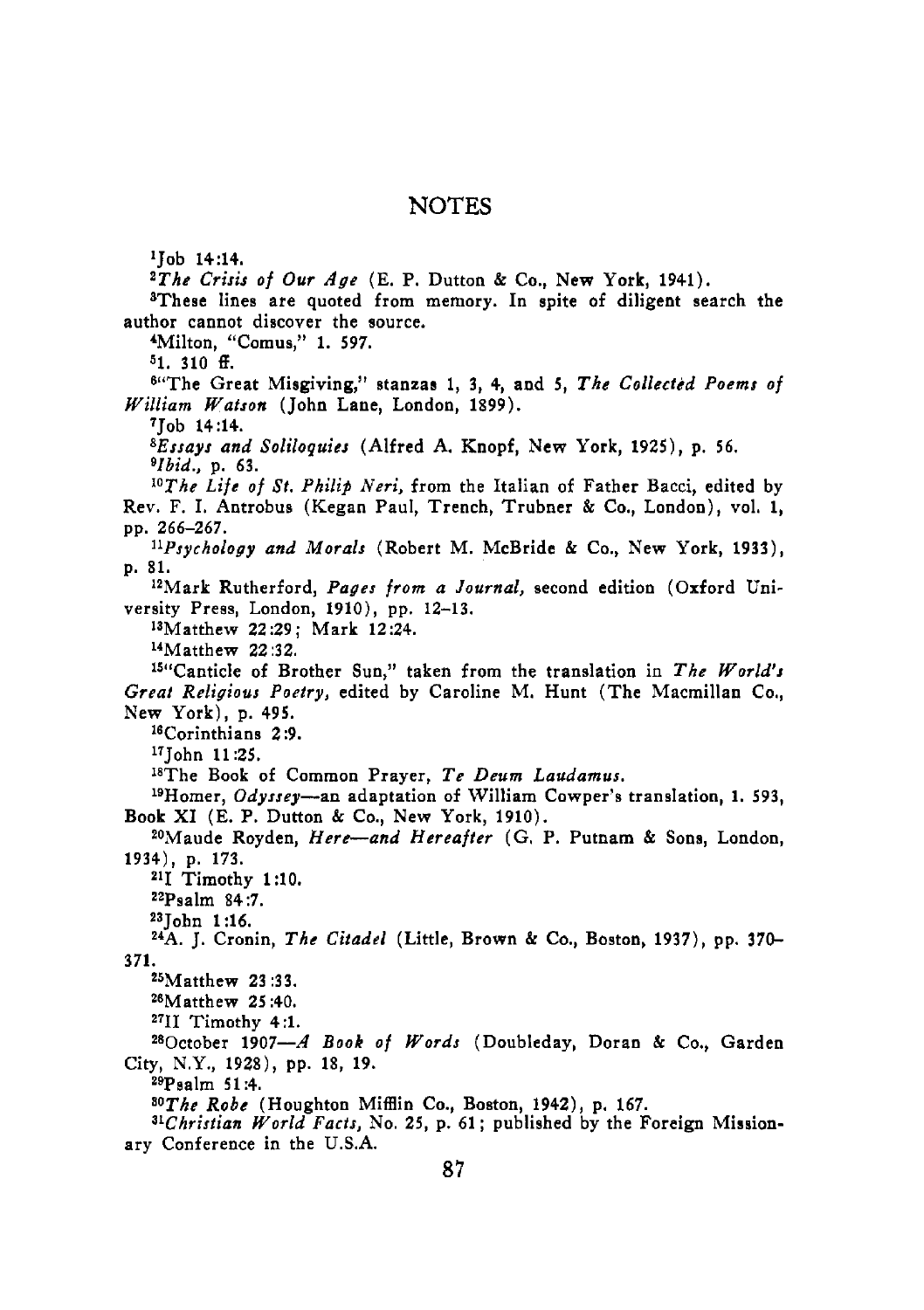### 88 Notes

32These words are quoted from memory. They possibly occurred in a conversation with Froude, but the author has not been able to discover the reference.

330ne version of a much-quoted saying. Another version is found in B. de Lacombe, *Talleyrand the* **Man** (Dana Estes & Co., Boston, **1911), p. 125.** 

<sup>34</sup>John Middleton Murry, *Jesus, Man of Genius* (Harper & Brothers, New York, **1926),** p. **371.** 

a5The Metropolitan Benjamin, reported in *The Christian Century,* January **10, 1945,** vol. LXII, No. **2,.p. 58.** 

36Pietro Di Donato. *Christ in Concrete* (Bobbs-Merrill Co., Indianapolis, **1939j.** 

*370p. cit.,* p. **372.** 

38Psalrn **95 :7,8.** 

*39The Encyclopedia Americana,* **1939** ed., vol. **6,** p. **36.** 

'OFranz Werfel, *Embezzled Heaven* (Hamish Hamilton, Ltd., London, **1940).** 

**41C.** G. Jung, *Modern Man in Search of a Soul* (Harcourt, Brace & Co., New York, **1933),** chapter XI, particularly **p. 264.** 

42 Archibald MacLeish, "The End of the World," Poems, 1924-1933 (Houghton Mifflin **Co.,** Boston, **1933).** 

**431** Corinthians **15 :19.** 

44Luke **24:s;** also Matthew **285;** Mark **16:s.** 

<sup>45"</sup>An Epistle Containing the Strange Medical Experience of Karshish, the Arab Physician," *The Poetic and Dramatic Works* of *Robert Browning*  (Houghton Mifflin Co., Boston, 1899), vol. IV, p. 67.

46Matthew **20:16,** also Matthew **19:30;** Mark **10:31;** Luke **13:30.** 

47i'To J.E.V., **1st** July **1876,"** *Letters of James Srnetham* (The Macmillan Co., New York, **1891), p. 322.** 

"Matthew **25 :46.** 

4gMatthew **25 :32.** 

50A~ts **26:13.** 

*51The* Lust *Words of Distinguished Men and Women,* compiled by F. R. Marvin (Knight & Millet, Boston, **1901),** p. **72.** 

52Edward Holmes, *The Life* of *Moaurt* (Harper & Brothers, New York, **1845),** p. **358.** 

53Margaret Mitchell, Gone *With the Wind* (The Macmillan Co., New York, **1936).** 

54Thornton Wilder, Our *Town* (Coward-McCann, Inc., New York, **1939), pp, 110, 111.** 

551 Corinthians **2:9,** Isaiah **64:4.** 

56Luke **23 :43.** 

*57Thc Works of Washington Irwing,* vol. **11,** *The Sketch Book (G.* P. Putnam & Sons, New York, **1859), p. 41.** 

58"Oh May I Join the Choir Invisible," The Complete Works of George *Eliot* (Postlethwaite, Taylor & Knowles, Ltd., **1908),** vol. I, p. **454.** 

5QMatthew **22:30.** 

6oRevel ations **14 :2.** 

61Mary England, *A Knight There Was* (The Macmillan Co., London, **1945).** 

621 Corinthians **13 :13.** 

 $^{63}$ Hebrews 12:12.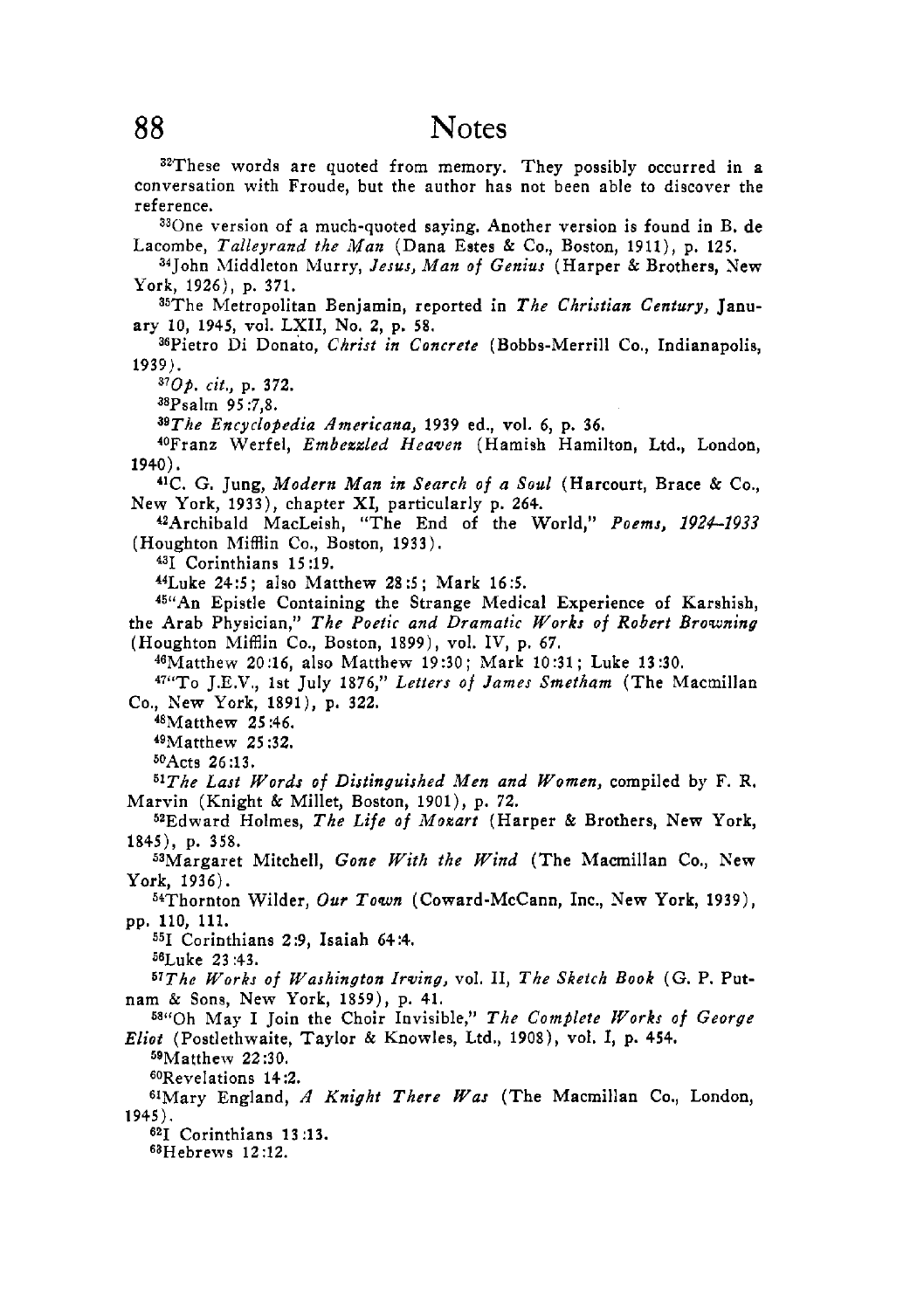## Notes *89*

**84Williarn E. Barton,** *The Life of Abraham Lincoln* **(Bobbs-Merrill** *Co.,*  **fndianapolia), vol. 11, p. 220.** 

*66Walt Wltifman,* **edited by Samuel Sillen (International Publishers Co., New York), p. 133.** 

6aM. **L. Christlieb,** *Ifow Can I* **Bear SuferingP ("Needs** of **To-day Ser.," No. 22, Rich and Cowan, Ltd., London, 1944), p. 24.** 

 $67<sub>Christianity</sub>$  and Modern Thought, edited by R. Henry Gabriel (Yale **University Press, 1924), p. 130 f. It is also quoted by** John **Baillie:** *And the*  Life Everlasting (Charles Scribner's Sons, New York, 1933), pp. 117-118.

**6sEvelyn Underhill,** *Immanence* (J. M. **Dent** & Son, **Ltd., London, 1913), "The Liberated Hosts," p.** 2s.

<sup>69</sup>John Seldon Whale, *Christian Doctrine* (The Macmillan Co., New York, **1941), p. 155.** 

**'0x1 Corinthians, 5 :1.**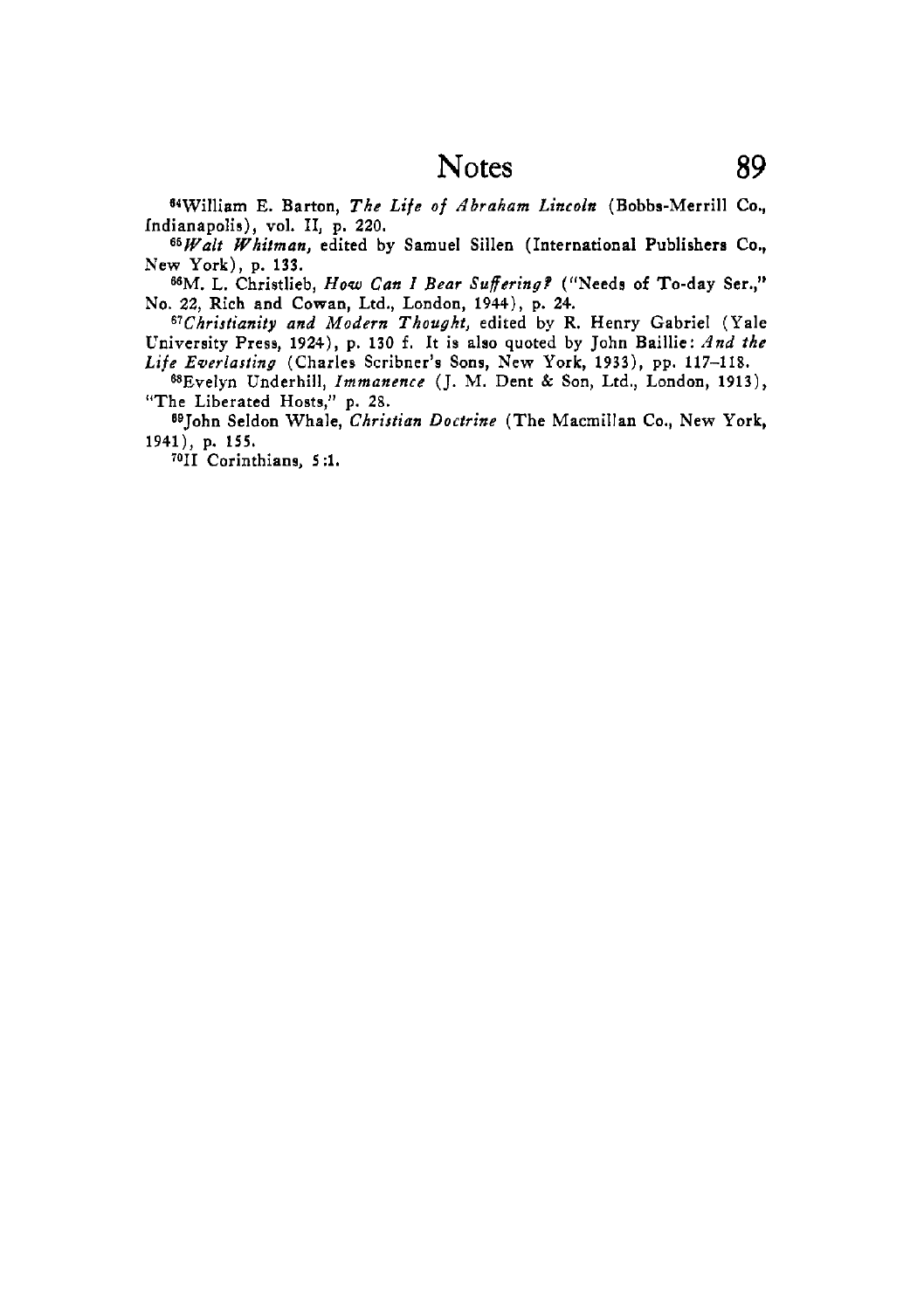